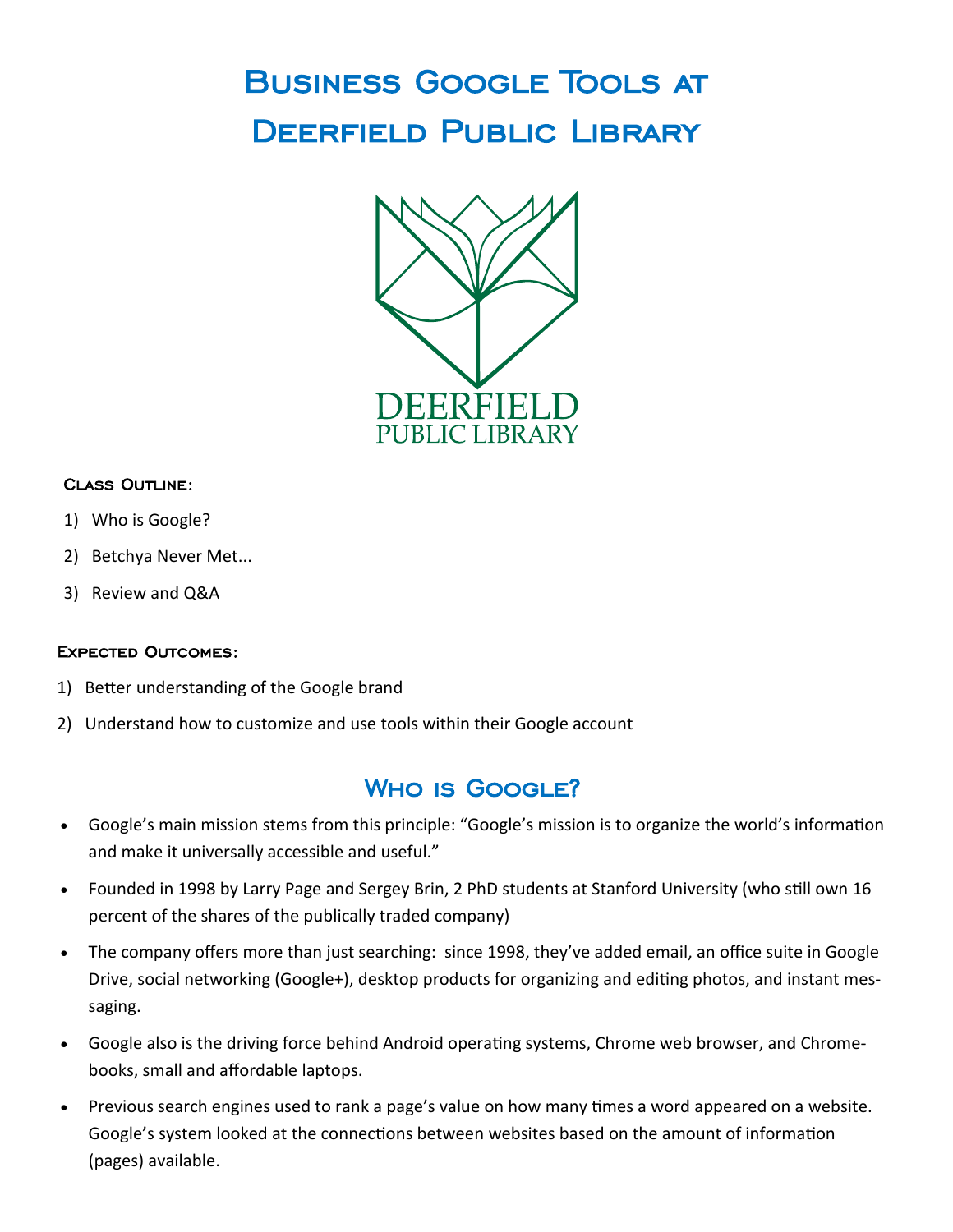#### What are "Google Tools"?

Google is famous for its search engine, but it also makes many other free web-based tools. You can customize many of these so that they use your information to give you personalized results.

Most of these can be accessed from any Google page through this drop-down menu at the top right of your web browser window.

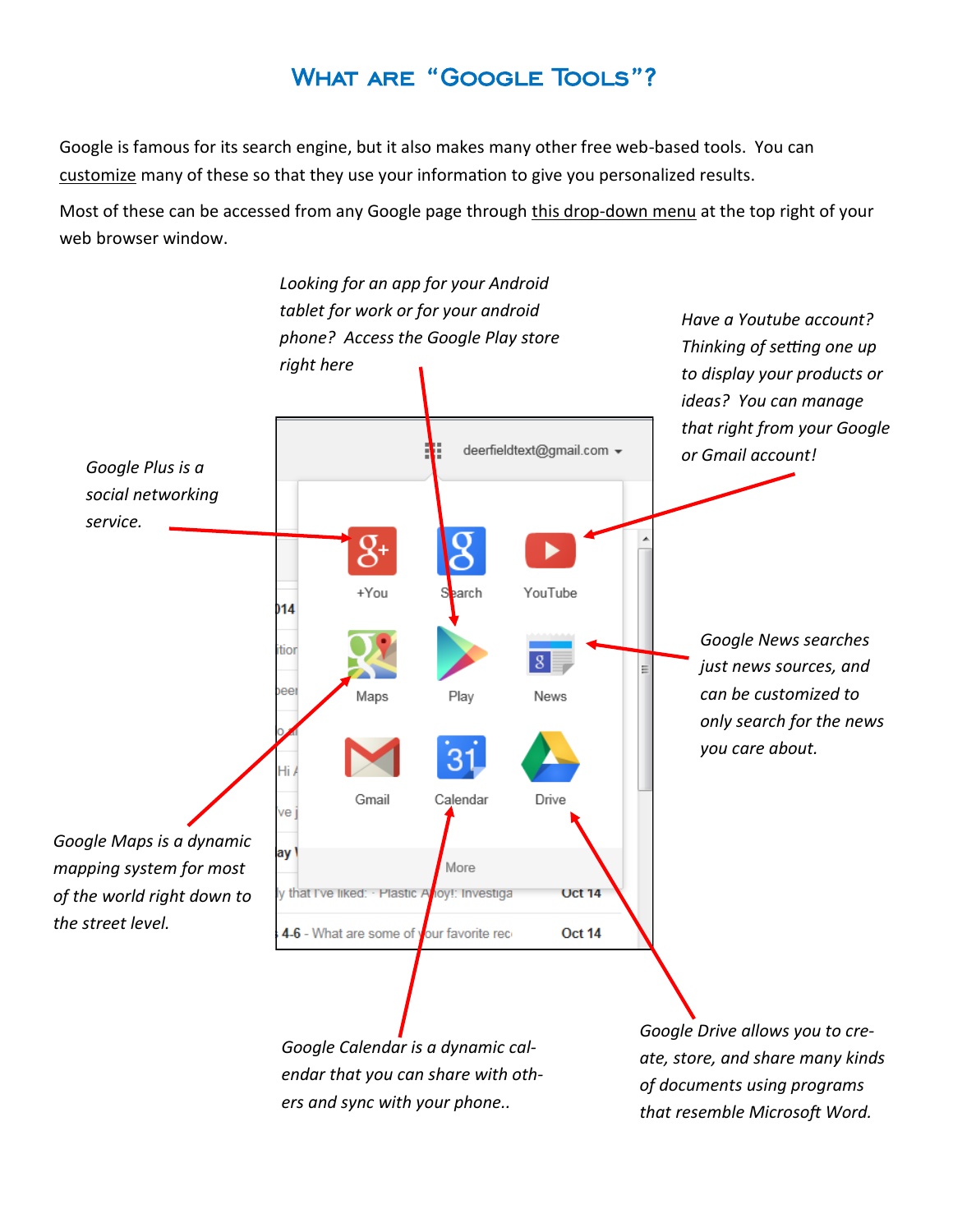## Google Calendar



Google Calendar can be good for scheduling not only yourself but your entire team! If you've ever used Microsoft Outlook before, this is very similar to adapt.

You can share your schedule and invite others to post to the calendar as well.

 You can manage multiple calendars from one account. (You might have a calendar for your personal life and for your work life).

- You can use the Google Calendar app for tablets or mobile devices of any kind.
- Set alerts and alarms for your events.
- You can work with your schedule when you're offline as well, so it is easy to add to.

Business Benefit: Not only can this tool save you from having to keep a paper notebook, but this can allow you to see, at the tap of an app or the stroke of a mouse pointer, just where you're supposed to be at what time! Also, unlike Microsoft Outlook for Business, this service is free to anyone who has a Gmail account. You can use this whether you use the paid business platform, or if you're a small start up looking to coordinate your 2 employees.

#### GOOGLE+ HANGOUTS

Hangout is one of the best features of Google+. You can easily send and receive messages or just simply make a video call to anybody. Whatever device you're using, you will always connected from your G+ buddies because hangouts are automatically synched.

- HD video meetings with your entire team: Host Hangouts for up to 15 people within or outside of your organization. The screen automatically focuses on whoever is speaking and intelligent muting prevents background noise.
- 
- You can have up to 100 people in the text chat hangout, and up to 10 in the video call (unless you have a corporate account and then it is 15).
- Easy to use from anywhere: Your entire team can join the same Hangout from their desktop, laptop, tablet or phone with the same easy-to-use experience.
- Integrated with Google Calendar, so it's only one click away: When creating a meeting in Google Calendar, you can automatically add a Hangout. So when your meeting rolls around, it takes just one click to join.

Business Benefit: You don't have to use a separate account like Skype or GoToMeeting software. You can use this very similar version that is connected to your account.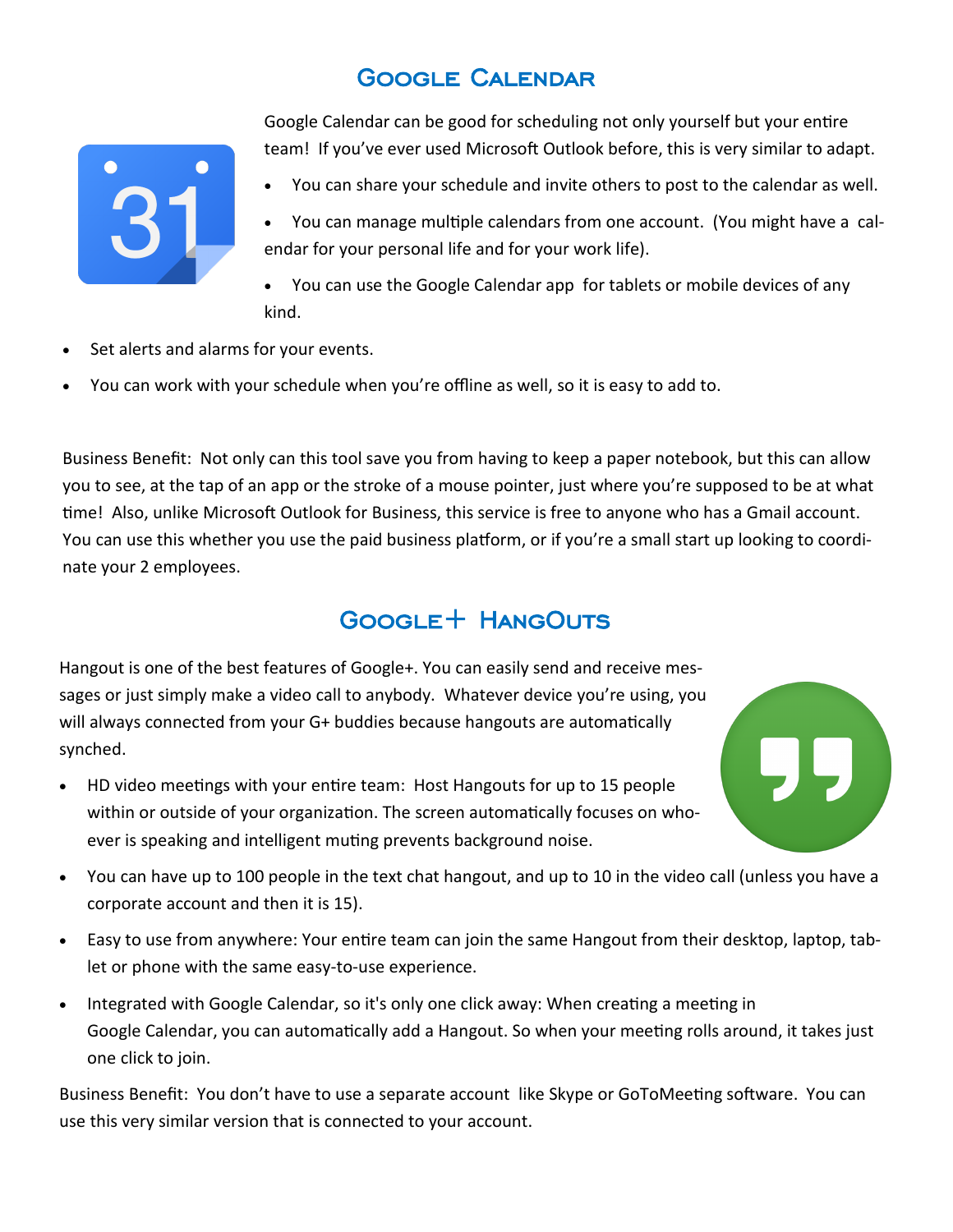## Google Patent

Google Patent allows you to search in 3 ways:

- Patent Number
- Product being patented
- Patent Owner

Once you've found a patent, you can go in and see all the legal text, but also each of the photos, plans



or descriptions that was mentioned when the patent was filed. You get exact dates and names. The names also link to more information about that person.

Business Benefit: A much easier way to search than trying to search the US Patent Office files.

#### GOOGLE DOCS, SHEETS AND SLIDES

If you're moving away from using a Windows-based system, or simply looking for a free alternative to the expensive software programs of the past, Google Docs, Sheets and Slides could be very useful to you as a business owner. These tools are again, all free and available to you with a Google or Gmail account.

Google Docs:

 Word processing feature that allows you to type documents of all kinds.



Google Sheets:

Spreadsheet program that gives you the features you need to keep track of your dough.

Google Slides:

Presentation feature that you can use to create your professional presentations.

Business Benefit of All 3 Features:

- Are viewable on Apple, PC or Tablet Devices.
- Can be downloaded to a device, and vice versa
- Are all stored on a Google Drive, so you won't need a jump drive to give presentations, or to be limited on what devices you can use to read or play your files. Now, the only tool you will need (and something that is almost universally available) is a WiFi connection!